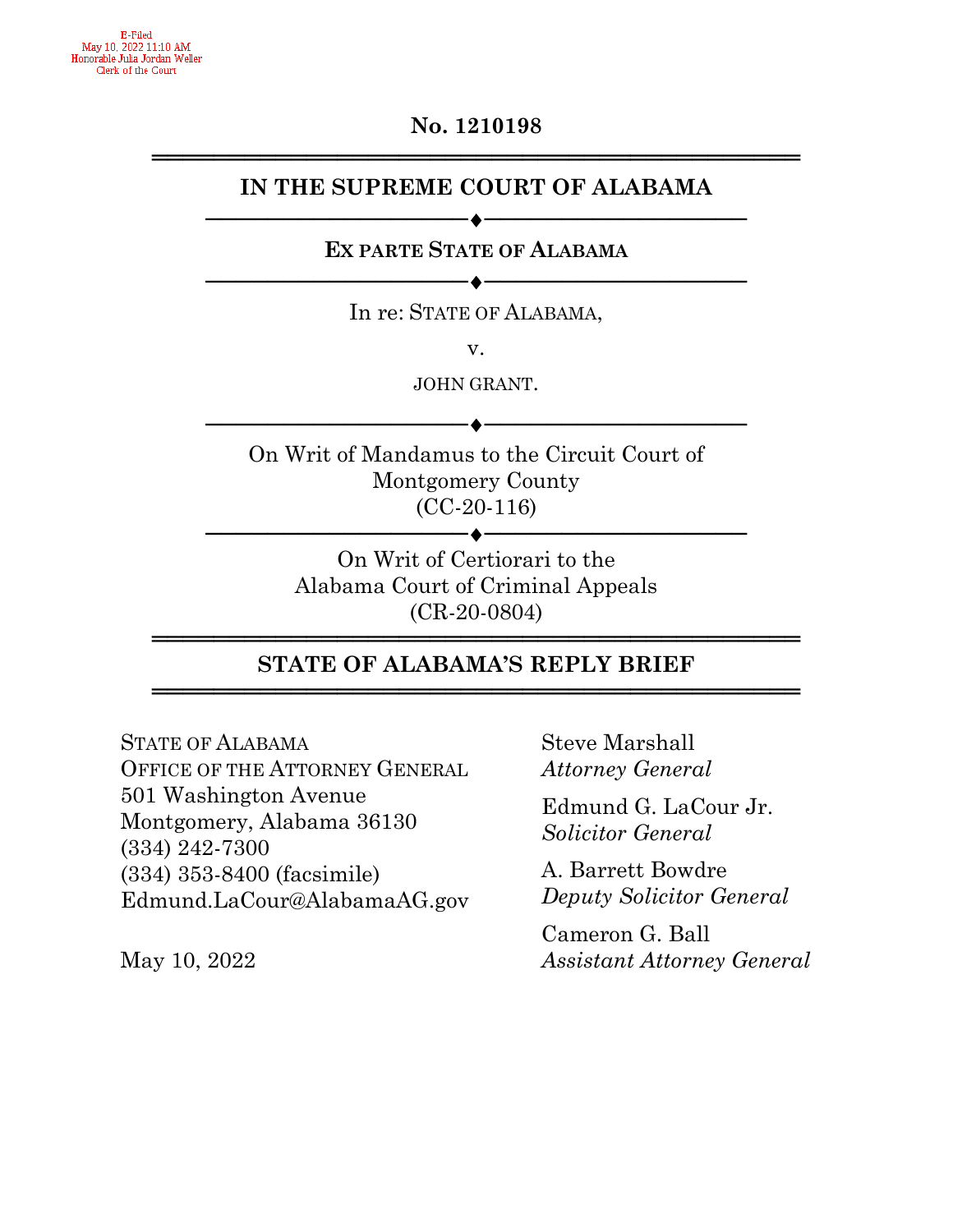# TABLE OF CONTENTS

<span id="page-1-0"></span>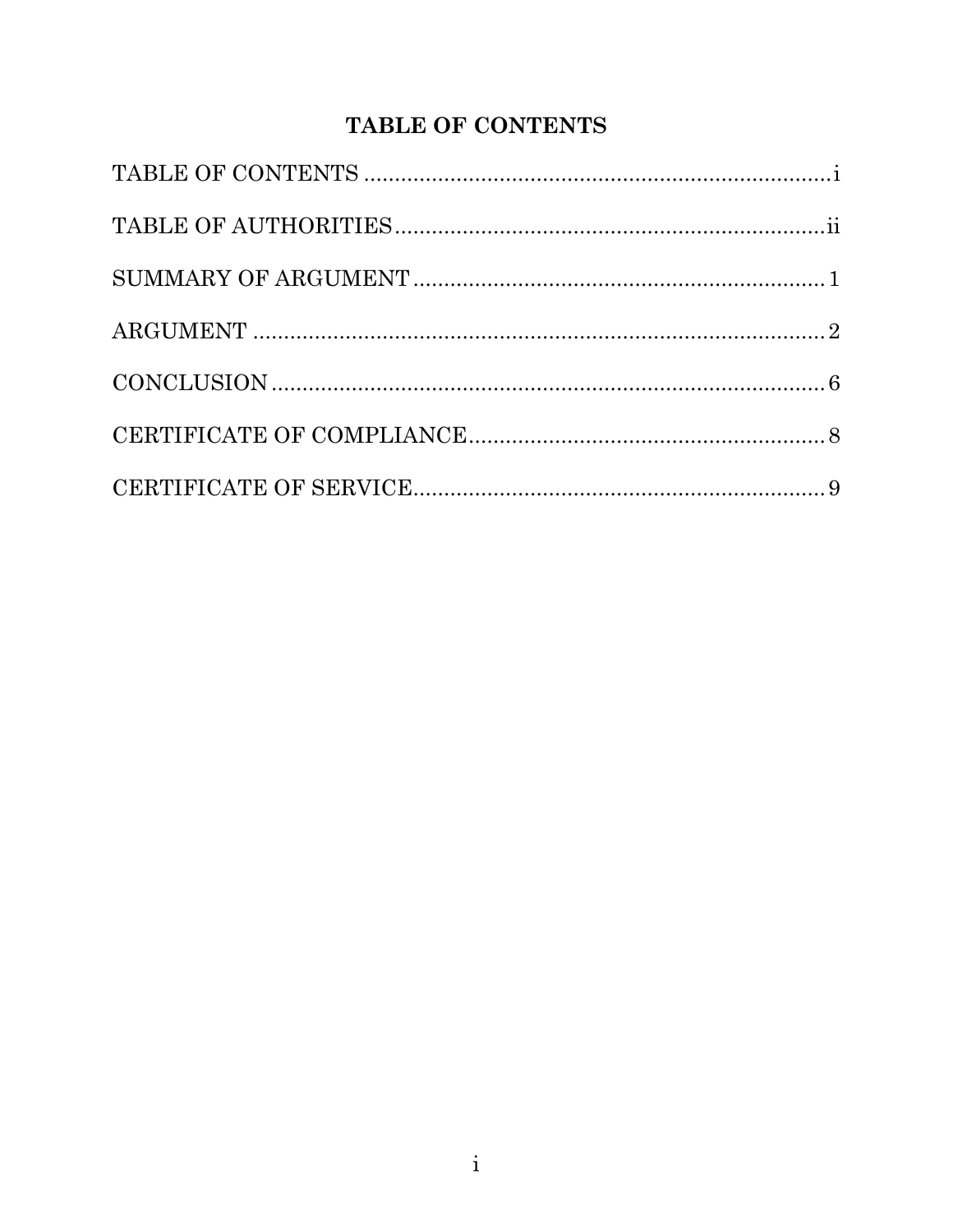## **TABLE OF AUTHORITIES**

## <span id="page-2-0"></span>**Cases**

| Birmingham-Jefferson Civic Ctr. Auth. v. City of<br>Birmingham, |  |
|-----------------------------------------------------------------|--|
| Ex parte Ankrom,                                                |  |
| Ex parte Christopher,                                           |  |
| Ex parte Key,                                                   |  |
| Griffin v. Unocal Corp.,                                        |  |
| Marbury v. Madison,                                             |  |
| Pension Benefit Guaranty Corp. v. LTV Corp.,                    |  |
| Rogers v. Tennessee,                                            |  |
| State v. Kelley,                                                |  |

# **Other Authorities**

|  |  |  | Alabama Senate Bill 286 (2022 Reg. Sess.), LegiScan,  |  |
|--|--|--|-------------------------------------------------------|--|
|  |  |  | https://legiscan.com/AL/bill/SB286/2022 (last visited |  |
|  |  |  |                                                       |  |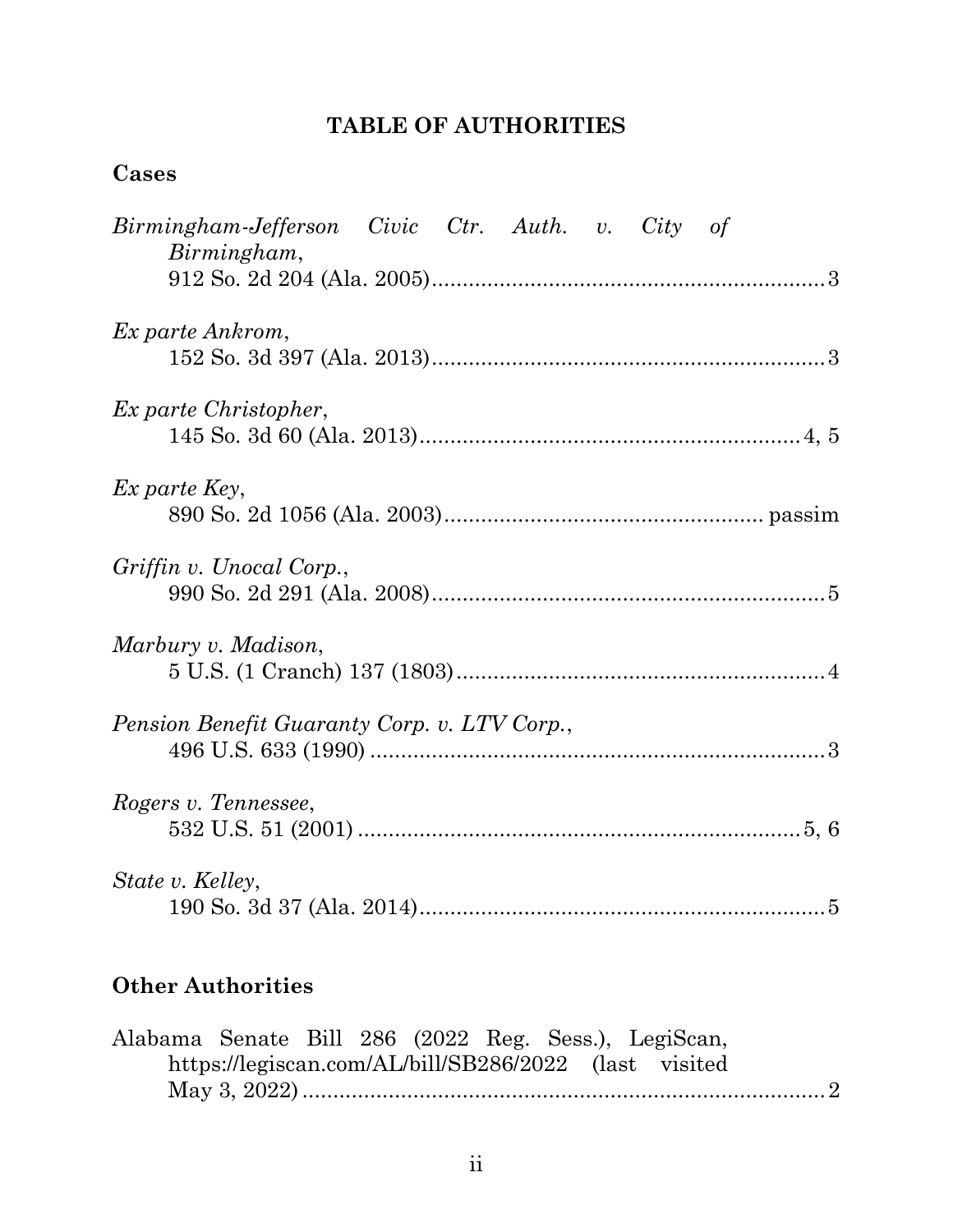#### **SUMMARY OF ARGUMENT**

<span id="page-3-0"></span>Grant's response brief does not engage with the State's opening brief. Even though the question before the Court is whether it should overrule *Ex parte Key*, 890 So. 2d 1056 (Ala. 2003), and hold that the Legislature abrogated the common law year-and-a-day rule when it enacted the comprehensive Criminal Code in 1977, Grant makes little attempt to explain why he thinks *Ex parte Key* was correctly decided—only that it *was* decided. *See* Resp. i. Nor does he respond meaningfully to the State's argument that the *Legislature* abrogated the year-and-a-day rule—only that the abrogation was not "express" and that the *Court* did not "abolish the common law bar to prosecution." Resp. 5-6. This ignores entirely the State's arguments. *See* Op. Br. 6-26.

Grant does make one argument warranting a short reply. He points to bills the Legislature considered this past session that would have expressly abolished the year-and-a-day rule. Resp. 6. To Grant, the Legislature's failure to enact these bills shows that the Legislature "agree[s]" that the year-and-a-day rule is "the law in the State of Alabama." *Id.* In fact, all it shows is that the Legislature is aware of this Court's decision in *Ex parte Key*—not that it agrees with it. That the Legislature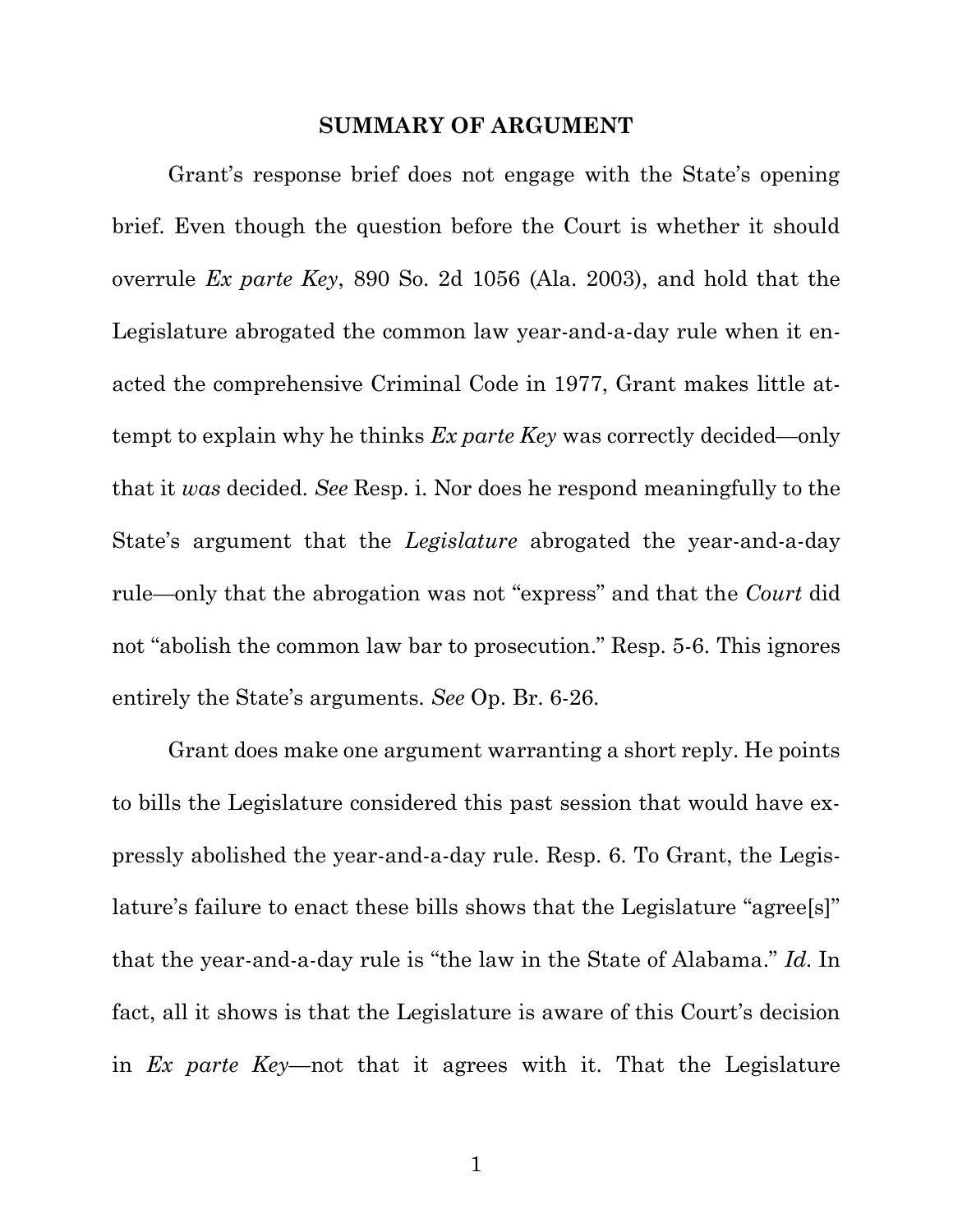considered bills responding to the decision by making clear—again—that the year-and-a-day rule is abrogated thus has no bearing on the question before the Court: whether *Ex parte Key* was correctly decided to begin with.

### **ARGUMENT**

### <span id="page-4-0"></span>**This Court Should Overrule** *Ex Parte Key* **Because The Legislature Abrogated The Common Law Year-And-A-Day Rule.**

As Grant points out, this past term the Legislature considered, but did not pass, a bill that would have prospectively abrogated the year-anda-day rule. The House of Representatives passed House Bill 260 on March 1, 2022, but the bill died in the Senate when it did not receive a floor vote before the session ended.<sup>1</sup> Grant interprets these events as  $(1)$ showing that the Legislature "agree[s] that the year and a day rule i[s] the law in the State of Alabama," and (2) confirming that any decision to abrogate the rule rests with the Legislature, not this Court. Resp. 6.

In reality, the introduction of House Bill 260 has no bearing on the question before the Court: whether *Ex parte Key* should be overruled. For one, any implicit suggestion that the Court should wait and see if the bill

<sup>1</sup> *See* Alabama Senate Bill 286 (2022 Reg. Sess.), LegiScan, https://legiscan.com/AL/bill/SB286/2022 (last visited May 3, 2022).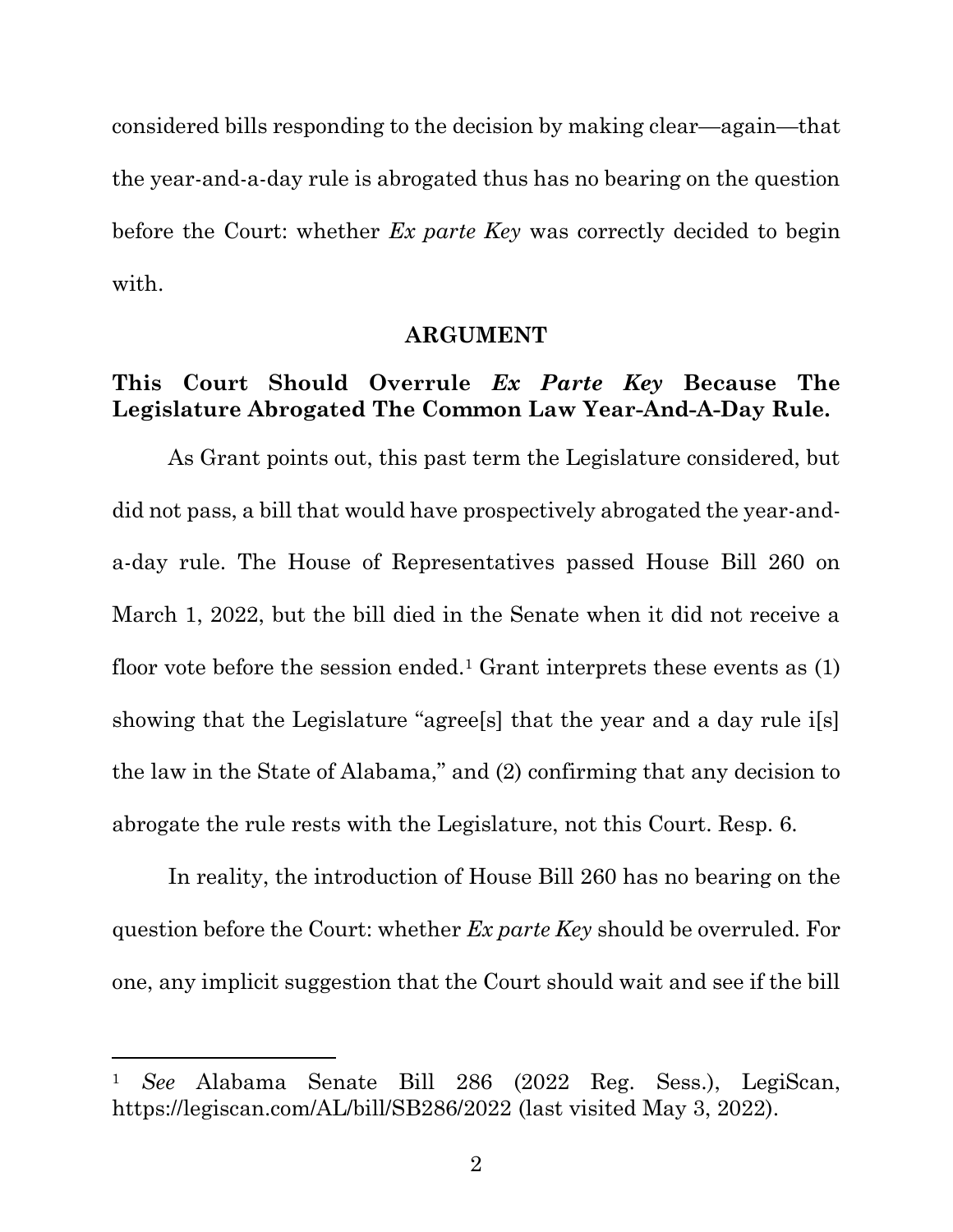passes in a future legislative session ignores the Court's "constitutional duty to decide questions that are properly before [it]." *Birmingham-Jefferson Civic Ctr. Auth. v. City of Birmingham*, 912 So. 2d 204, 213 n.10 (Ala. 2005).

More to the meat of things, Grant's suggestion that the Court should look to bills proposed in the 2022 legislative session to determine whether the Legislature abrogated the year-and-a-day rule in 1977 when it acted the Criminal Code is—to put it mildly—"problematic." *Ex parte Ankrom*, 152 So. 3d 397, 416 (Ala. 2013). As this Court has recognized:

"[S]ubsequent legislative history is a 'hazardous basis for inferring the intent of an earlier' [Legislature]. It is a particularly dangerous ground on which to rest an interpretation of a prior statute when it concerns, as it does here, a proposal that does not become law. [Legislative] inaction lacks 'persuasive significance' because 'several equally tenable inferences' may be drawn from such inaction, 'including the inference that the existing legislation already incorporated the offered change.'"

*Id*. (quoting *Pension Benefit Guaranty Corp. v. LTV Corp.*, 496 U.S. 633, 650 (1990)). Simply put, that the Legislature responded to *Ex parte Key* by proposing a bill that would have explicitly abrogated the year-and-aday rule does not mean that the Legislature agreed that it hadn't already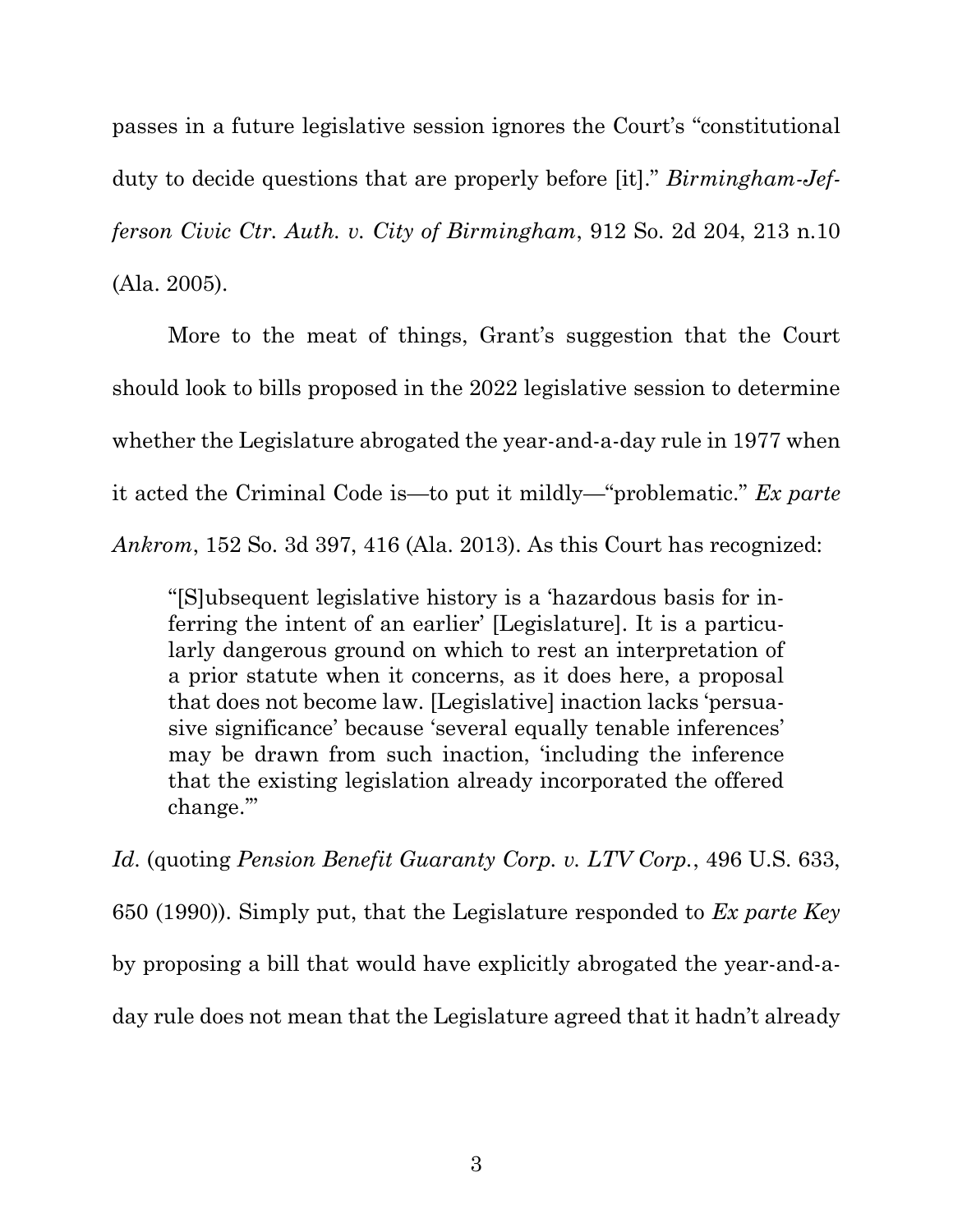abolished the rule. Instead, all it shows is that the Legislature is aware of the Court's decision.

Likewise, that the Legislature has not already responded to *Ex parte Key* does not mean that it has acquiesced to or somehow adopted the decision as its own. While "[t]he legislature, of course, is free to amend a statute to incorporate a judicial construction," "its failure to do so does not mean it has so acted and does not prohibit the Court from correcting its own error." *Ex parte Christopher*, 145 So. 3d 60, 69 n.4 (Ala. 2013). As the Court has explained, "[t]he argument for ratification by silence, though logically dubious, ultimately fails because of its unconstitutionality": "The assertion that the legislature has adopted a judicial interpretation by failing explicitly to reject it creates a method of amending a statute the Alabama Constitution does not permit." *Id.* at 69 (footnote omitted). The Court continued:

"It is emphatically the province and duty of the judicial department to say what the law is." *Marbury v. Madison*, 5 U.S. (1 Cranch) 137, 177, 2 L.Ed. 60 (1803). It is equally emphatically not the province of the judicial department to declare the law and then to assume that declaration automatically becomes a legislative pronouncement in the face of ensuing legislative silence. The alchemy of the acquiescence doctrine has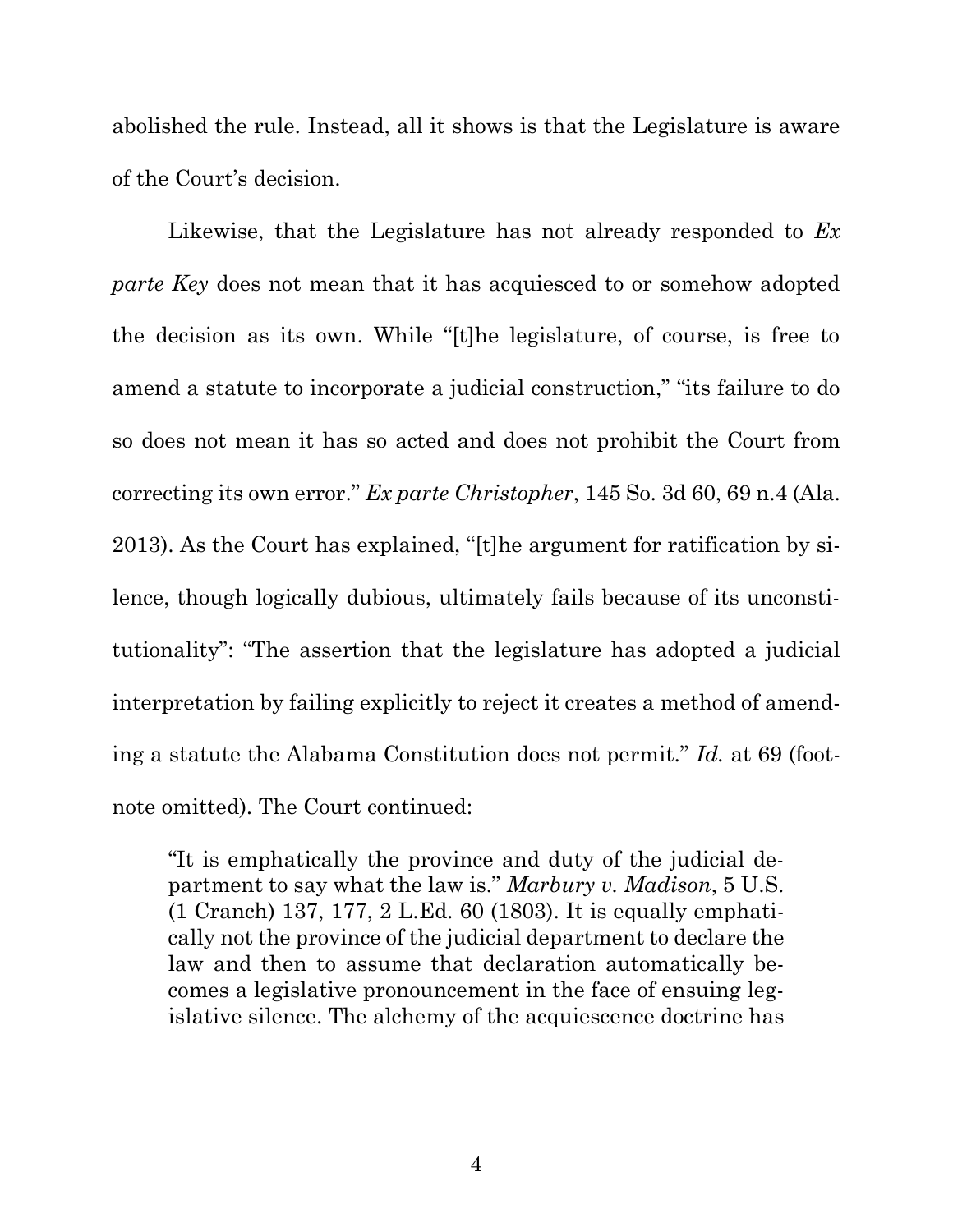no power to transmute the base metal of an unwarranted judicial construction into the pure gold of legislative enactment.

*Id.* at 70.

In sum, the Legislature's action, or inaction, does not change the question before this Court: Should *Ex parte Key* be overruled? For the reasons explained in the State's opening brief, the answer to that question is "yes."

Finally, while Grant notes that the bill the Legislature considered would have abrogated the year-and-a-day rule only prospectively, Resp. i, 3, he does not argue that retroactive application would violate his due process rights. He has thus waived the argument, which is meritless in any event. "[R]etroactive application of judgments is overwhelmingly the normal practice." *Griffin v. Unocal Corp.*, 990 So. 2d 291, 312 (Ala. 2008). And while the Due Process Clause "protects 'against vindictive or arbitrary judicial lawmaking by safeguarding defendants against unjustified and unpredictable breaks with prior law,'" *State v. Kelley*, 190 So. 3d 37, 42 n.1 (Ala. 2014) (quoting *Rogers v. Tennessee*, 532 U.S. 51, 462 (2001)), the Court has rightly recognized that simply overruling prior precedent does not make application of the new rule "vindictive, arbitrary, unjustified, or unpredictable," *id.* And notably, in *Rogers* the U.S. Supreme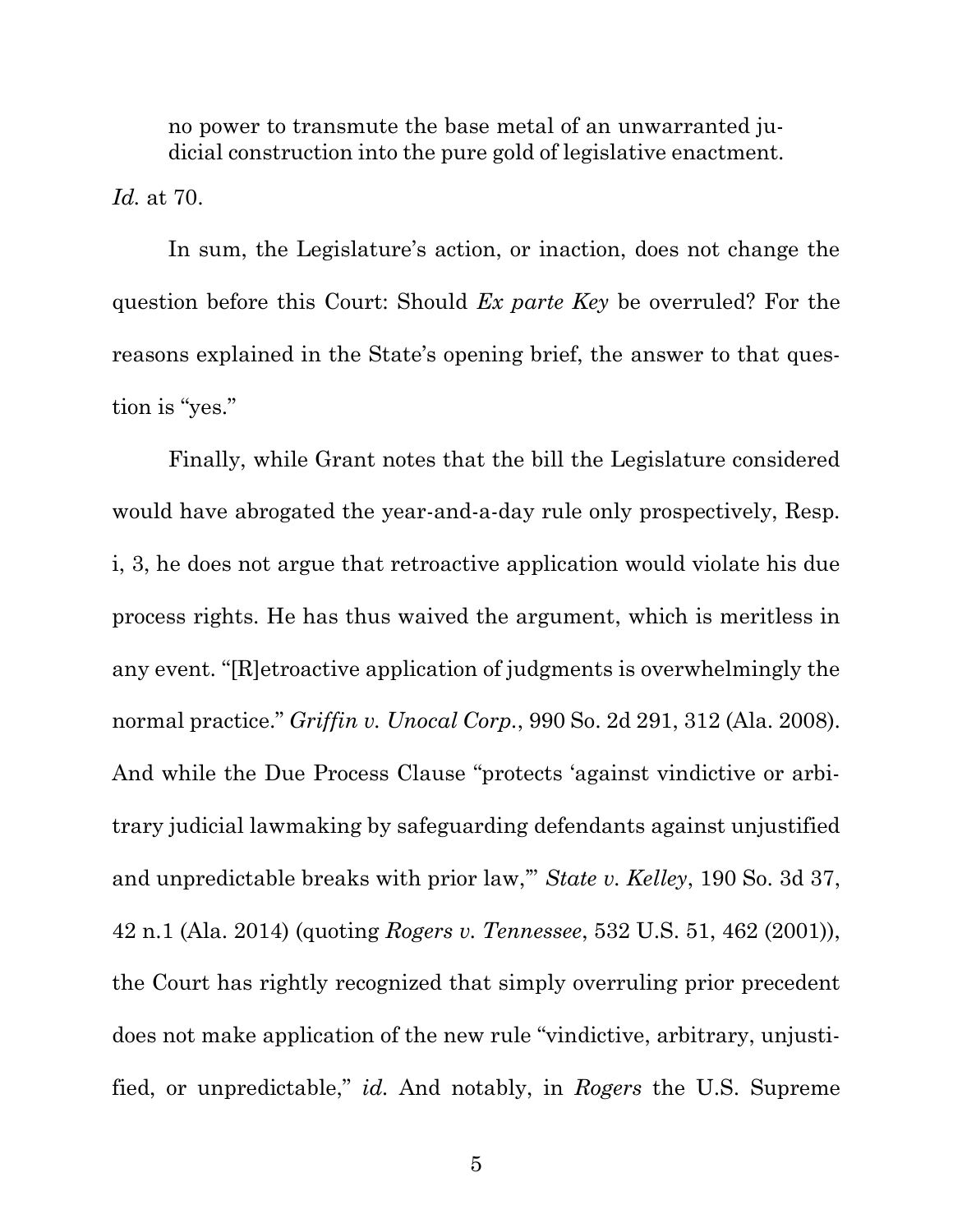Court determined that *judicial* abrogation of the year-and-a-day rule may be applied retroactively without offending due process, 532 U.S. at 466-67, so there is little reason to think that belatedly recognizing *legislative* abrogation would offend it. For all the reasons given in the State's opening brief, such a recognition is in fact compelled by the statutory language and structure.

### **CONCLUSION**

<span id="page-8-0"></span>The Court should overrule *Ex parte Key*, 890 So. 2d 1056 (Ala. 2003), and quash the writ of mandamus issued by the Court of Criminal Appeals.

Respectfully submitted,

Steve Marshall *Attorney General*

s/ Edmund G. LaCour Jr. Edmund G. LaCour Jr. *Solicitor General*

A. Barrett Bowdre *Deputy Solicitor General*

Cameron G. Ball *Assistant Attorney General*

STATE OF ALABAMA OFFICE OF THE ATTORNEY GENERAL 501 Washington Avenue Montgomery, AL 36130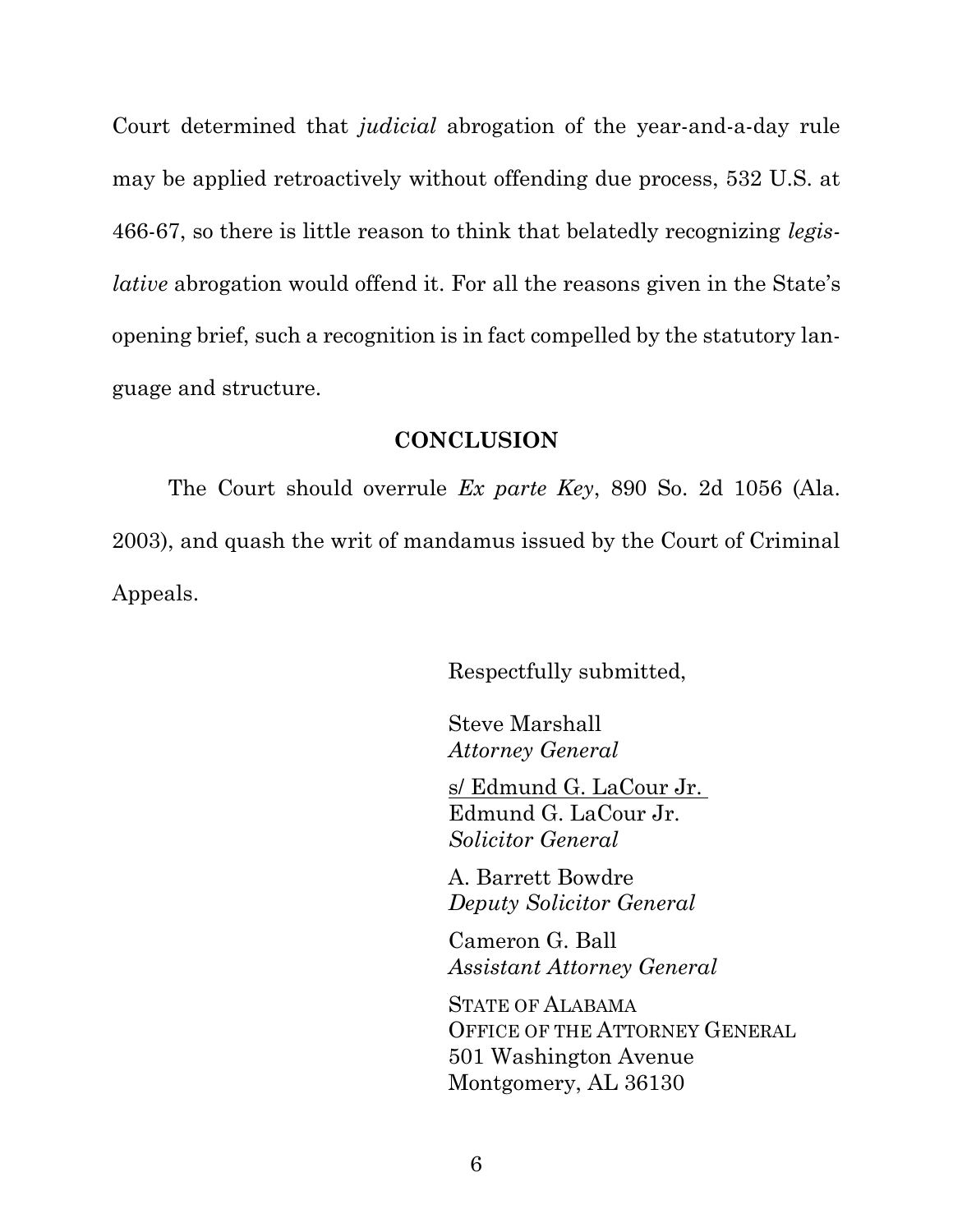Telephone: 334-242-7300 Fax: 334-242-2848 Edmund.LaCour@AlabamaAG.gov Barrett.Bowdre@AlabamaAG.gov Cameron.Ball@AlabamaAG.gov

MAY 10, 2022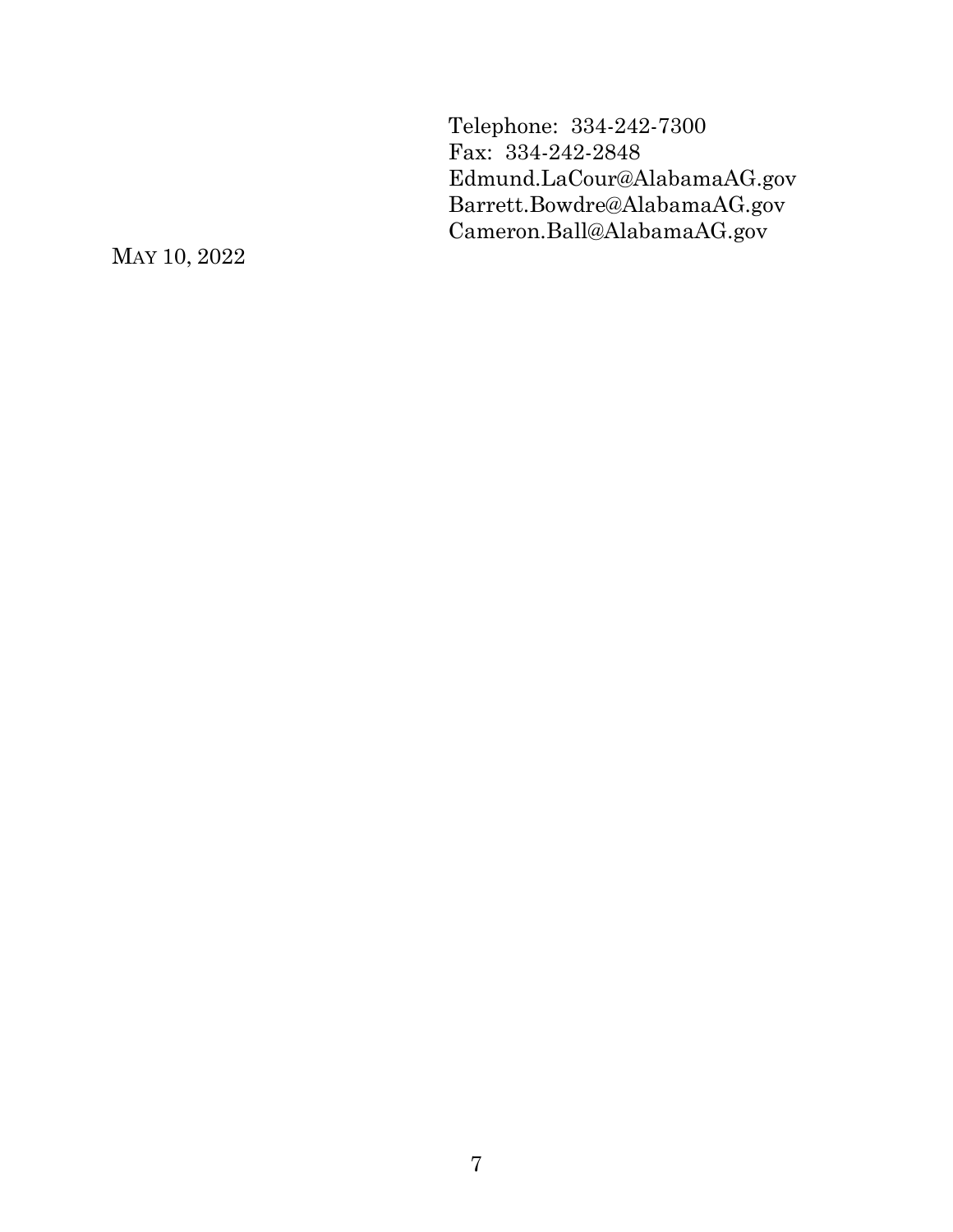### **CERTIFICATE OF COMPLIANCE**

<span id="page-10-0"></span>I hereby certify that this brief complies with the word limitation set forth in Alabama Rule of Appellate Procedure 28(j)(1). According to the word-count function of Microsoft Word, the brief contains 1124 words from the Summary of Argument through the Conclusion. I further certify that the brief complies with the font requirements set forth in Ala. R. App. P. 32(a)(7). The brief was prepared using Century Schoolbook 14 point font. *See* Ala. R. App. P. 32(d)

> s/ Edmund G. LaCour Jr. Edmund G. LaCour Jr. *Solicitor General*